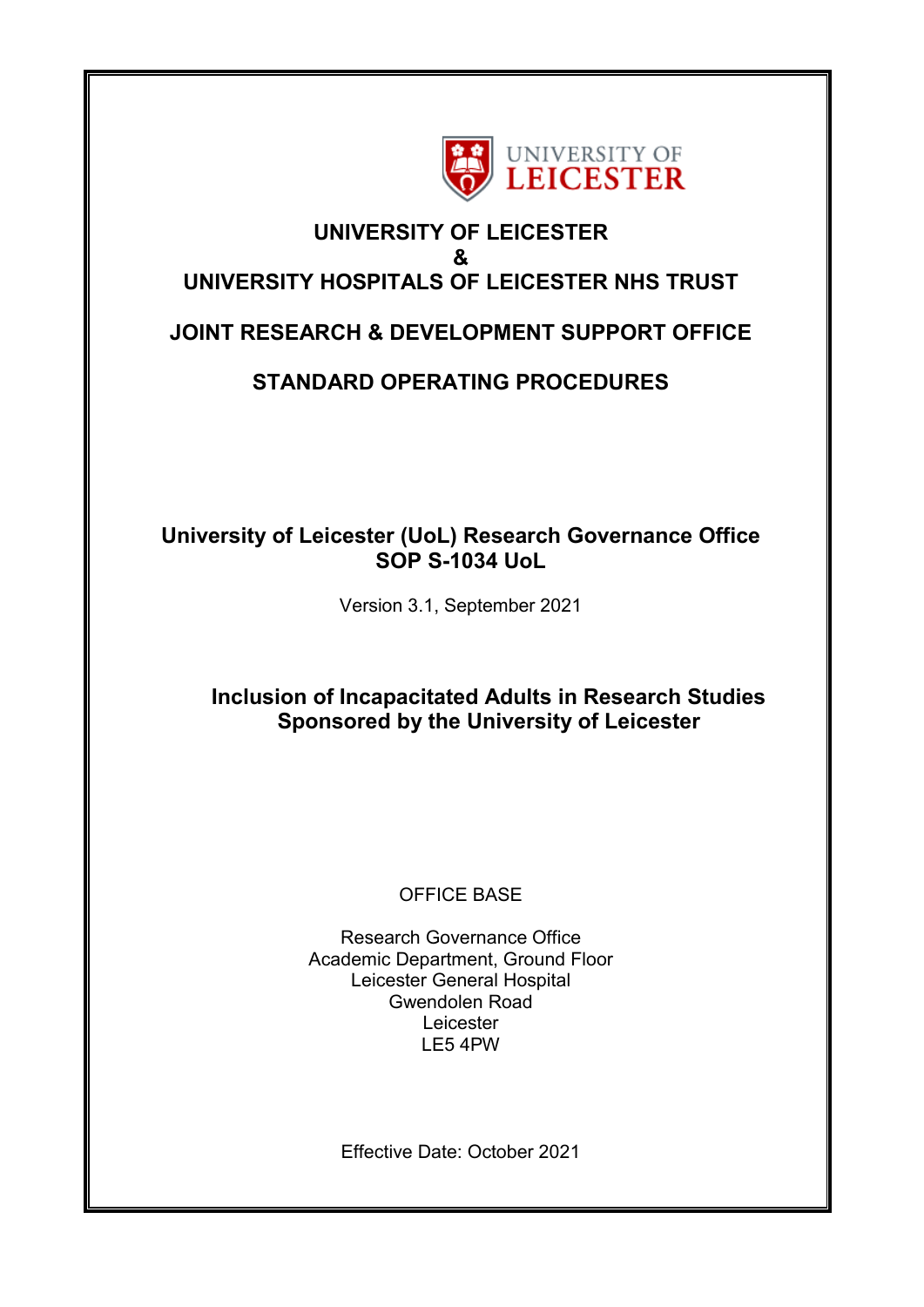**Standard Operating Procedure: SOP S-1034 UoL Inclusion of Incapacitated Adults in Research Studies Sponsored by the University of Leicester The Research Governance Office** 



#### **1. INTRODUCTION**

This Standard Operating Procedure (SOP) defines the process required when including adults that lack capacity either temporarily or permanently, in Clinical Trials of Investigational Medicinal Products (CTIMPs) sponsored by the University of Leicester (UoL).

The EU Clinical Trial Directive 2001/20/EC sets out fundamental principles relating to the inclusion of adults lacking capacity to give informed consent in clinical trials and these were transposed into UK law via the Medicines for Human Use (Clinical Trials) Regulations 2004 (SI 2004/1031). Persons who are incapable of giving legal consent to clinical trials should be given special protection and such persons may not be included in clinical trials if the same results can be obtained using persons capable of giving informed consent.

Investigational medicinal products may be administered to adults lacking capacity (such as persons with dementia or psychiatric patients) only when there are grounds for assuming that the direct benefit to the subject outweighs the risk. The details of how consent will be obtained and how subjects lacking capacity will be enrolled must be clearly stated in the protocol and Integrated Research Application System (IRAS) documentation. The study must have been reviewed and given a Favourable Opinion by an appropriate NHS Research Ethics Committee (REC) and HRA in accordance with their SOPs.

#### **2. SCOPE**

This SOP applies to all CTIMPs sponsored by UoL which include adults lacking capacity, either temporarily or permanently, in their target patient population.

#### **3. DEFINITIONS**

#### **3.1 Adult Lacking Capacity**

An adult lacking capacity is 'an adult unable by virtue of physical or mental incapacity to give informed consent.' An adult refers to a person aged 16 or over. Regulations do not define capacity or incapacity to give consent and investigators and other team members involved in enrolment of study subjects are responsible for assessing decision-making capacity-see Section 6.

#### **3.2 Personal Legal Representative**

A person not connected with the conduct of the trial who is:

- suitable to act as the legal representative by virtue of their relationship with the adult; **and**
- available and willing to do so.

The personal representative does not have to be the next of kin and there is no hierarchy in which relatives or friends need to be approached. Responsibility lies with the investigating team to identify a suitable person after consulting the subject's usual care staff and health records. A Personal Legal Representative could include someone with a lasting power of attorney under the Mental Capacity Act 2005 in respect of welfare decisions. Professional and paid carers are excluded.

Next Review: September 2023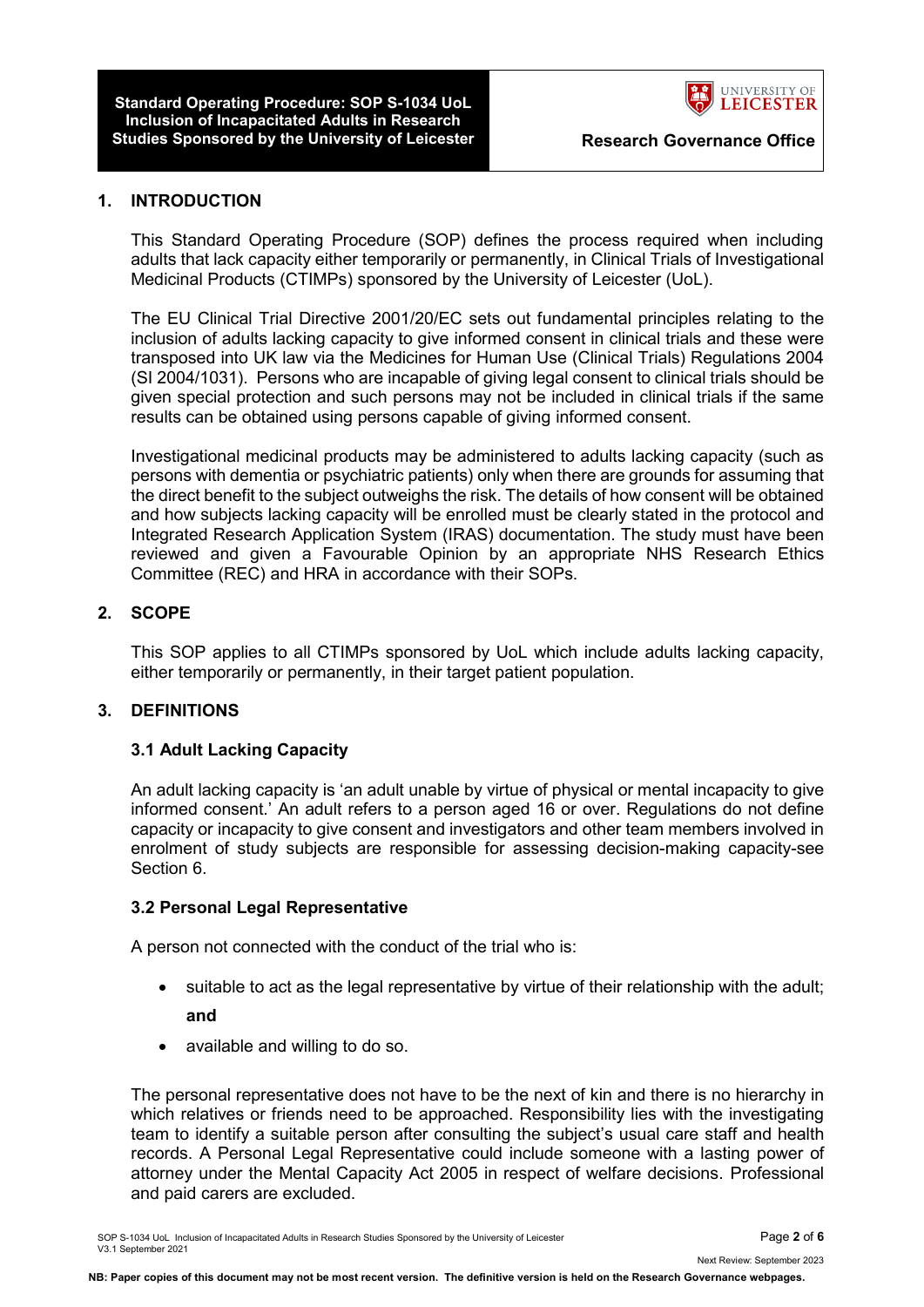### **3.3 Professional Legal Representative**

A person not connected with the conduct of the study who is:

• the doctor primarily responsible for the adult's medical treatment;

**or**

• a person nominated by the healthcare provider/host organisation.

In all cases the legal representative must not be "a person connected with the conduct of the trial" defined as:

- the Sponsor of the study;
- a person employed or engaged by, or acting under arrangements with, the Sponsor and who undertakes activities connected with the management of the trial;
- an investigator for the study;
- a health care professional who is a member of an investigator's team for the purposes of the trial; or
- a person who provides health care under the direction or control of a person referred to above, whether in the course of the trial or otherwise.

### **4. CONDITIONS AND PRINCIPLES**

All the conditions and principles listed in Part 5 of Schedule 1 to SI 2004/1031, The Medicines for Human Use (Clinical Trials) Regulations 2004 must normally be satisfied if an incapacitated adult is to be included in a clinical trial. These are listed in Appendix 1.

The conditions require that adults lacking capacity receive information according to their capacity of understanding about the trial and its risks and benefits. Where subjects are capable of assessing information and forming an opinion, any explicit wish to refuse participation in the trial or be withdrawn at any time must be considered by the investigator. This also means that in addition to the legal consent required, it will be appropriate in some cases to explore whether the subject 'assents' or does not object to participating in the trial.

#### **5. NOMINATION OF PROFESSIONAL LEGAL REPRESENTATIVES PRIOR TO START OF A STUDY**

The requirement for a study to have Professional Legal Representative will be discussed during the Sponsor Risk assessment process and a suitable individual must have been identified prior to the start of recruitment. The UoL Research Governance Manager or delegate is responsible for the oversight of the nomination process for individuals to act in the capacity of Professional Legal Representatives and the process must be documented using the Professional Legal Representative Nomination Form (Appendix 2). It is the responsibility of the Sponsor to provide indemnity for Professional Legal Representatives.

### **6. RESPONSIBILITIES DURING THE CONDUCT OF A CLINICAL TRIAL**

A Personal Legal Representative should be sought initially to give consent and only if a suitable personal representative is not available or willing to give consent should a Professional Legal Representative be approached.

The Chief Investigator /Principal Investigator or approved delegate must ensure that all legal representatives receive sufficient verbal and written information such that they are able to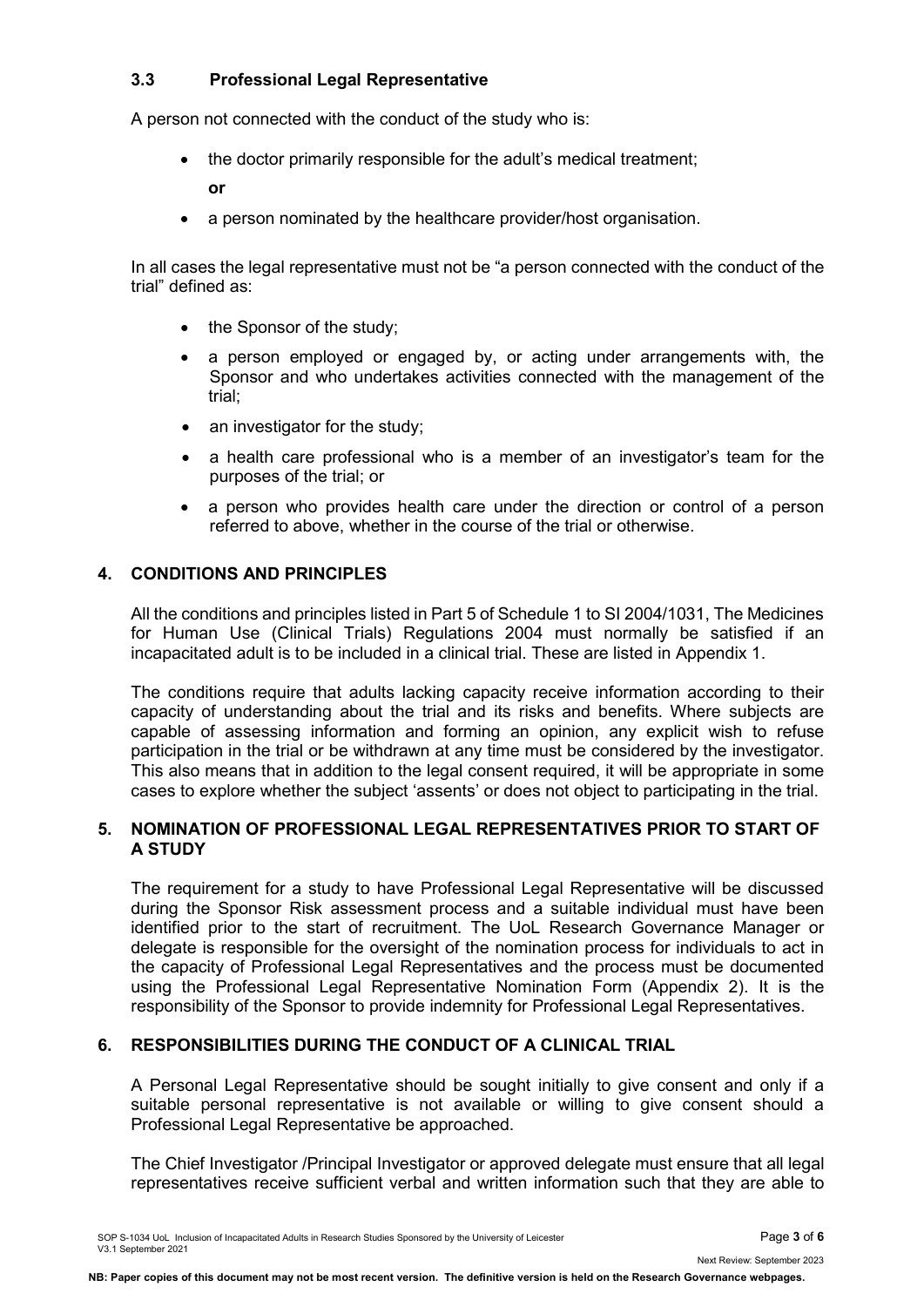make an informed decision on behalf of the subject. They must also ensure that the Professional Legal Representative has read and understood this SOP.

If consent has been given by a Professional Legal Representative and subsequently a Personal Legal Representative becomes available this person should be approached to see whether they are willing to consent on behalf of the subject and asked to do so if they are.

Similarly if a subject regains capacity when consent has been given by a legal representative the subject's consent must be sought.

#### **7. DECISION MAKING CAPACITY AND THE MENTAL CAPACITY ACT**

The provisions for approving research under the Mental Capacity Act do not apply to CTIMPs but the remainder of the Act does apply insofar as it is relevant to the conduct of a CTIMP. Investigators should be aware in particular of the following:

- a person must be assumed to have capacity unless it is established that he lacks capacity, and is not to be treated as unable to make a decision unless all practicable steps to help him do so have been taken without success;
- a person is considered to lack capacity where he is unable to make a decision for himself in relation to a particular matter at the material time (that is when a particular decision needs to be made), due to an impairment of or disturbance in the functioning of the mind or brain. The impairment or disturbance could be temporary or permanent;
- a person is unable to make a decision for himself if he is unable to understand the information relevant to the decision, retain the information, use or weigh up the information in making the decision, or communicate his decision (by any means).

#### **8. EMERGENCY SITUATIONS**

Where, as part of a study, the treatment needs to be administered urgently to an adult lacking capacity, time may not allow for written consent to be obtained first from a legal representative. Adults lacking capacity are allowed to be entered into a study prior to informed consent being obtained, provided that, and having taken into account the nature and particular circumstances of the case:

- it is necessary to take action for the purpose of the study as a matter of urgency; but
- it is not reasonably practicable to obtain consent prior to entering the subject; and
- the action to be taken is in accordance with a procedure approved by the REC.

Where an incapacitated adult is recruited in an emergency situation without prior informed consent, steps must be taken to seek informed consent either from the subject (if capacity has been recovered) or from a legal representative as soon as possible after the initial emergency has passed. Where consent is withheld, the subject must be withdrawn from the study; samples and data collected up to this point may be retained with the consent of the subject or legal representative.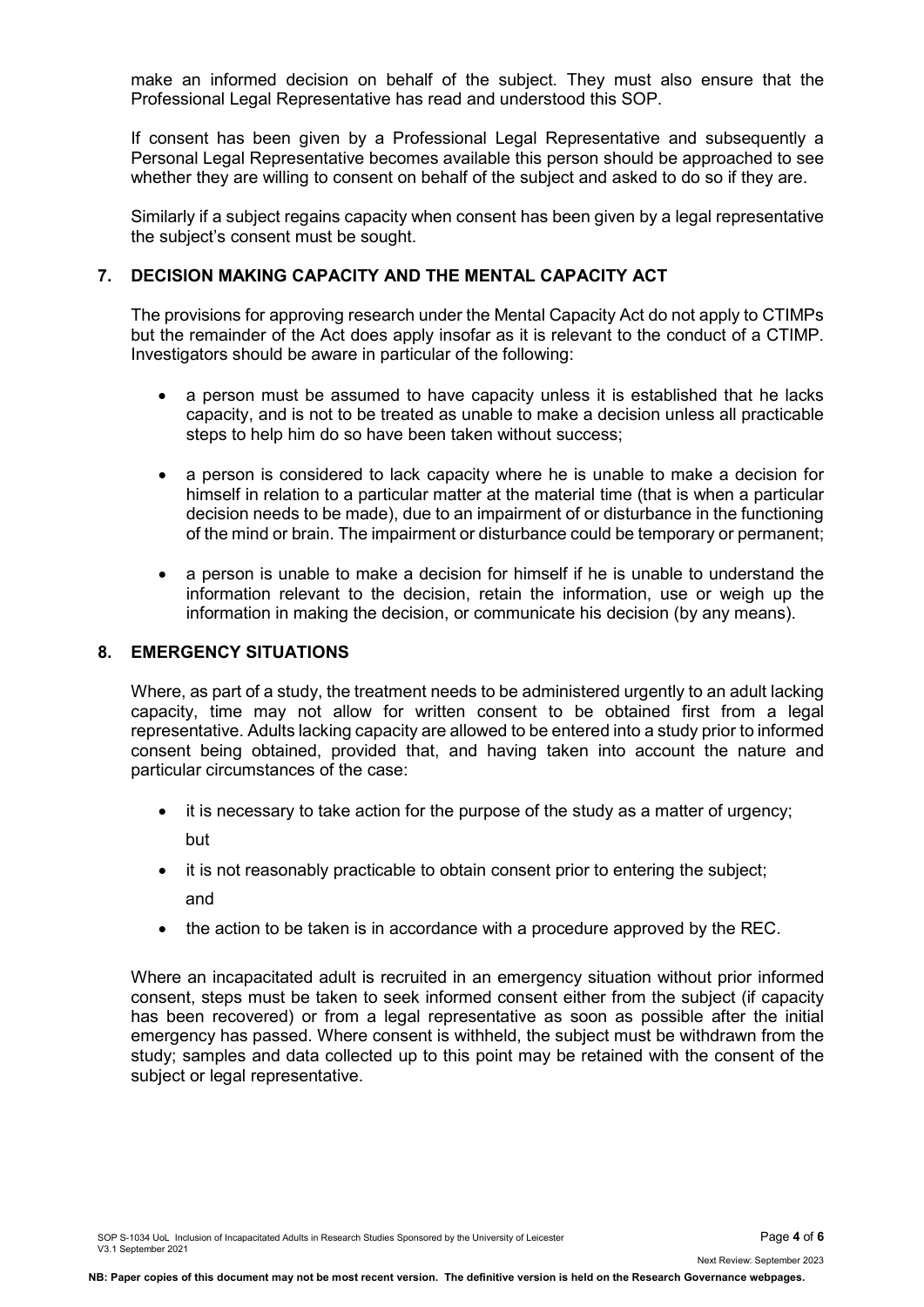### **9. LOSS OF CAPACITY DURING A STUDY**

If a capable adult gives informed consent to take part in a study, but subsequently becomes unable to give informed consent by virtue of physical or mental incapacity, the consent previously given when capable remains legally valid.

If a capable adult refuses informed consent, and subsequently becomes unable to give informed consent, the refusal is legally binding. The individual cannot be entered into the study by seeking consent from a legal representative.

**More information and guidance on clinical trials involving adults lacking capacity is available in an online toolkit on the HRA website.**

### **10. RESPONSIBILITIES**

| Responsibility Undertaken by |                                                                                     |                                                                                    | Activity                                                                                                                                                                                                                                                                                              |
|------------------------------|-------------------------------------------------------------------------------------|------------------------------------------------------------------------------------|-------------------------------------------------------------------------------------------------------------------------------------------------------------------------------------------------------------------------------------------------------------------------------------------------------|
| 1                            | <b>CI</b>                                                                           | CI or delegate                                                                     | Ensure that exact details of how consent will be obtained or<br>how subjects lacking capacity will be enrolled is clearly stated<br>in the protocol and IRAS application.                                                                                                                             |
| $\overline{2}$               | <b>CI</b>                                                                           | CI or delegate                                                                     | Ensure that the Personal or Professional Legal Representative<br>receives both verbal and written study specific information to<br>ensure they have adequate information to make an informed<br>decision on behalf of the subject.                                                                    |
| 3                            | Research<br>Governance<br>Manager                                                   | Research<br>Governance<br>Manager or<br>Delegate                                   | Ensure oversight of the nomination process for individuals to<br>act in the capacity of Professional Legal Representatives.                                                                                                                                                                           |
| 4                            | СI                                                                                  | CI or delegate                                                                     | Ensure that the process of nomination of an individual as a<br>Professional Legal Representative has been completed and<br>authorised by the Research Governance Office prior to any<br>named Professional Legal Representative being asked to give<br>consent on behalf of an incapacitated subject. |
| 5                            | <b>CI</b>                                                                           | $Cl$ or<br>approved<br>delegate                                                    | Ensure that this SOP is adhered to in that the most appropriate<br>consent is in place in a timely manner for each subject<br>recruited to the study.                                                                                                                                                 |
| 6                            | All staff<br>involved in<br><b>CTIMPs</b><br>recruiting<br>Incapacitate<br>d Adults | All staff<br>involved in<br><b>CTIMPs</b><br>recruiting<br>Incapacitated<br>Adults | Ensure they are aware of the policies and guidelines relevant<br>to entry of incapacitated subjects in clinical trials. Ensure that<br>the interests of the subject always prevail over those of science<br>and society.                                                                              |

This table is used to track the development and approval of the document and any changes made on revised / reviewed versions:

#### **Development and approval Record for this document**

| <b>Author/Lead Officer:</b> | Cat Taylor                                           |
|-----------------------------|------------------------------------------------------|
| <b>Job Title:</b>           | <b>Head of Research Assurance</b>                    |
| <b>Reviewed by:</b>         | Research Sponsorship Management and Operations Group |
| Approved by:                | Professor Nigel Brunskill                            |
|                             |                                                      |
| Date Approved:              | 13/10/2021                                           |

SOP S-1034 UoL Inclusion of Incapacitated Adults in Research Studies Sponsored by the University of Leicester Page **5** of **6** V3.1 September 2021

Next Review: September 2023

**NB: Paper copies of this document may not be most recent version. The definitive version is held on the Research Governance webpages.**